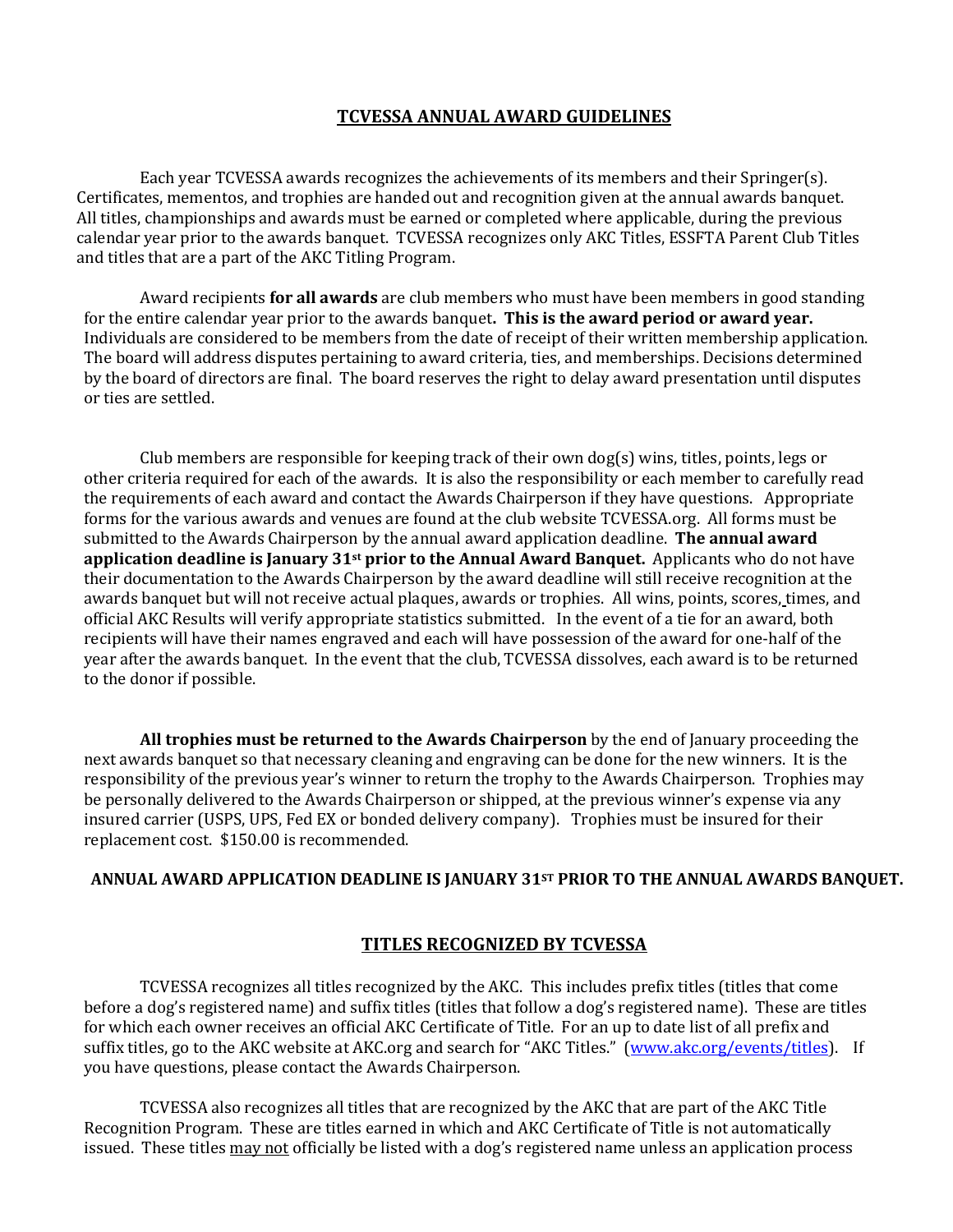is completed and submitted to the AKC. The AKC *then* issues a certificate and will allow official use of the titles with a dog's registered name. This applies to all AKC registered purebred Springers and all PAL registered Springers (formerly called ILP). For further information search the AKC website for AKC Title Recognition Program. Again, please direct questions to the Awards Chairperson form more help

TCVESSA also recognized titles from our parent organization, ESSFTA. These include the Working Dog Title (WD) and the Working Dog Excellent Title (WDX).

# **TCVESSA SPECIAL ANNUAL AWARDS**

(These are awards for which a trophy or traveling trophy is presented. Plaques are inscribed when a trophy nameplate is full.)

# **Redcrest's Barron Memorial Award (Linda Hirte, award donor) Obedience Springer of the Year**

This award is for the Springer with the best total or average qualifying obedience scores. Members must submit the best total or average of three qualifying scores earned during the award year. Scores do not have to be earned from the same class. They may be earned at any AKC licensed obedience competition, from any regular class, under at least two different judges. Obtaining an additional score from each owner will break ties. If one owner does not have an additional score, a tie will be declared and both names will be inscribed. However, a fourth score cannot be withheld if it has been earned.

# **Ch. Chinoe's Eminent Judge Award (Francie Nelson, award donor) Best of Breed Springer of the Year**

This award is for the Springer who is Best of Breed in conformation. It is given in the memory of "The Judge." Chinoe is pronounced Chin-oh-way. The award is based on the total number of Springers entered and present for competition at all-breed AKC licensed events and specialty shows for the award year. Dogs who win Best of Breed will receive one point for each English Springer entered and present.

# **Ch. Winward's Gadabout Award (Mary & Bud Davis, award donors) Best of Opposite Springer of the Year**

This award is for the Springer who is the Best of Opposite Sex in conformation to the Springer who is Best of Breed for the Award Year. It is given in memory of "Bardo." A Best of Opposite Sex winner will receive one point for each Springer of its own sex, both class dogs and specials, entered and present. Also, dogs that win Best of Breed will receive one point for each Springer entered and present.

#### **CH GCH Deltlyl's Aspen Full Reflection Award (Chris and Liz Pike, award donors) Best Conformation Grand Champion Springer of the Year**

This award is for dogs that compete in Best of Breed competition at all-breed and specialty dog shows for the calendar year. Dogs winning Best of Breed will receive one point for every Springer entered and present. Dogs winning Best of Opposite Sex will receive one point for every Springer of their own sex entered and present. Dogs winning Select Dog/Bitch will receive points for every dog of their own sex entered and present *minus one point.* You can count yourself however either Best of Breed or Best Opposite Sex has already defeated you. These points include specials and class dogs. Should a tie occur, both names will be inscribed and owners will possess the trophy for six-months.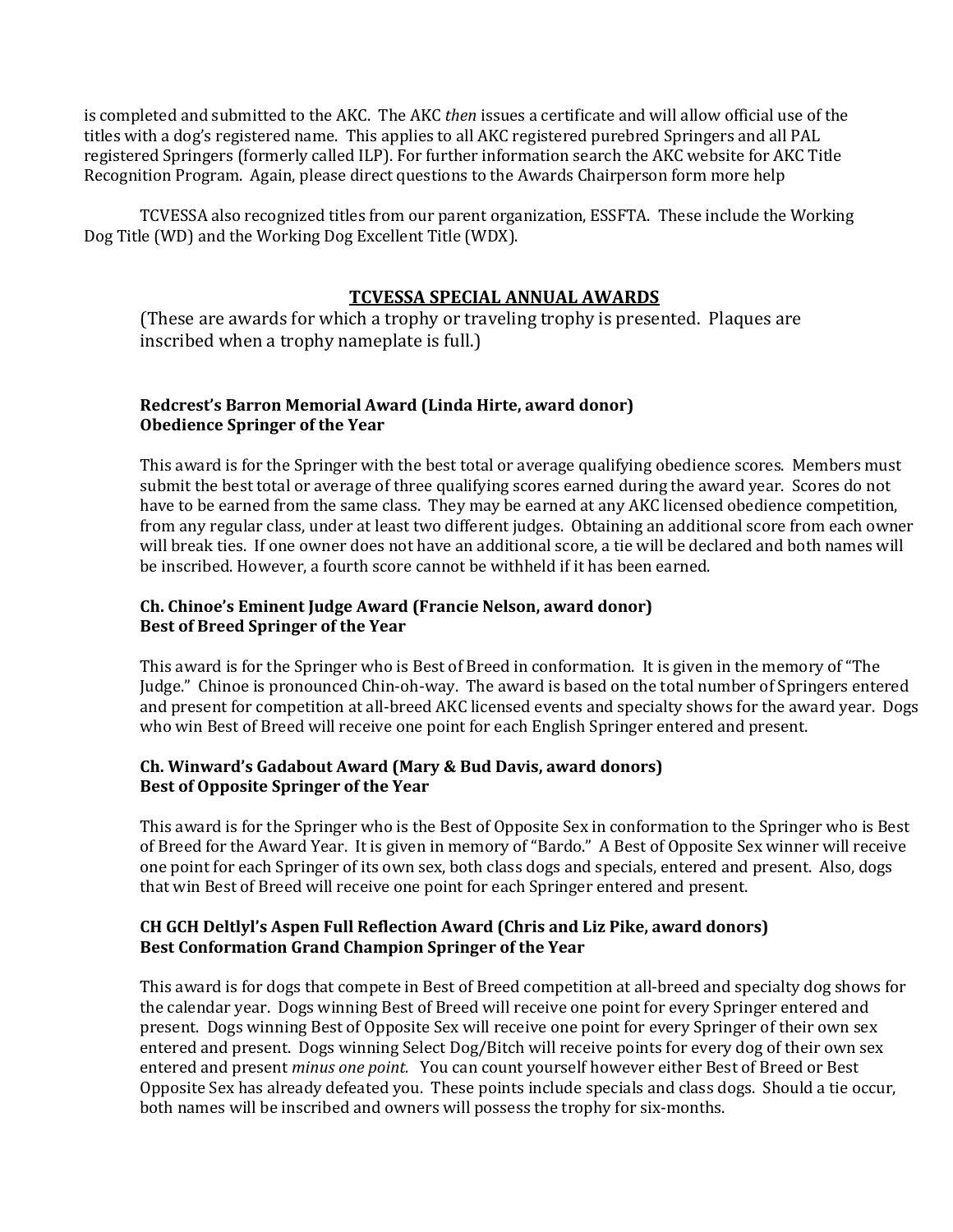# **Ch. Salilyn's Prophet Award (Julie and Brion Roberts, award donors) Best Owner Handled Springer of the Year**

This award is for the top owner handled Springer in conformation. It is given in the memory of "Moses." The handler must be both an owner and the handler. Points may be counted from allbreed and specialty show AND from AKC National Owner Handler Competition (NOHS). Dogs who win placements in the regular *and or* NOHS count points. Points from BOTH if earned at the SAME competition may be counted.

|                                    | All-Breed Show | <b>Specialty Show</b> | <b>NOHS Competition</b> |
|------------------------------------|----------------|-----------------------|-------------------------|
| Best in Show                       | 200            |                       | 200                     |
| Reserve Best in Show               | 150            |                       | 150                     |
| Group I                            | 95             |                       | 95                      |
| Group II                           | 90             |                       | 90                      |
| Group III                          | 85             |                       | 85                      |
| Group IV                           | 80             |                       | 80                      |
| <b>Best of Breed</b>               | 75             | 150                   | 75                      |
| <b>Best Opposite Sex</b>           | 50             | 100                   | 50                      |
| Select Dog/Bitch                   | 25             | 50                    | 25                      |
| Award of Merit                     |                | 25                    |                         |
| Winners Dog/Bitch                  | $25*$          | 50                    |                         |
| <b>Futurity/Sweeps Best</b>        |                | 50                    |                         |
| Futurity/Sweeps Opp                |                | 50                    |                         |
| *Add 10 points for Best of Winners |                |                       |                         |

Point System for Ch. Salilyn's Prophet Award: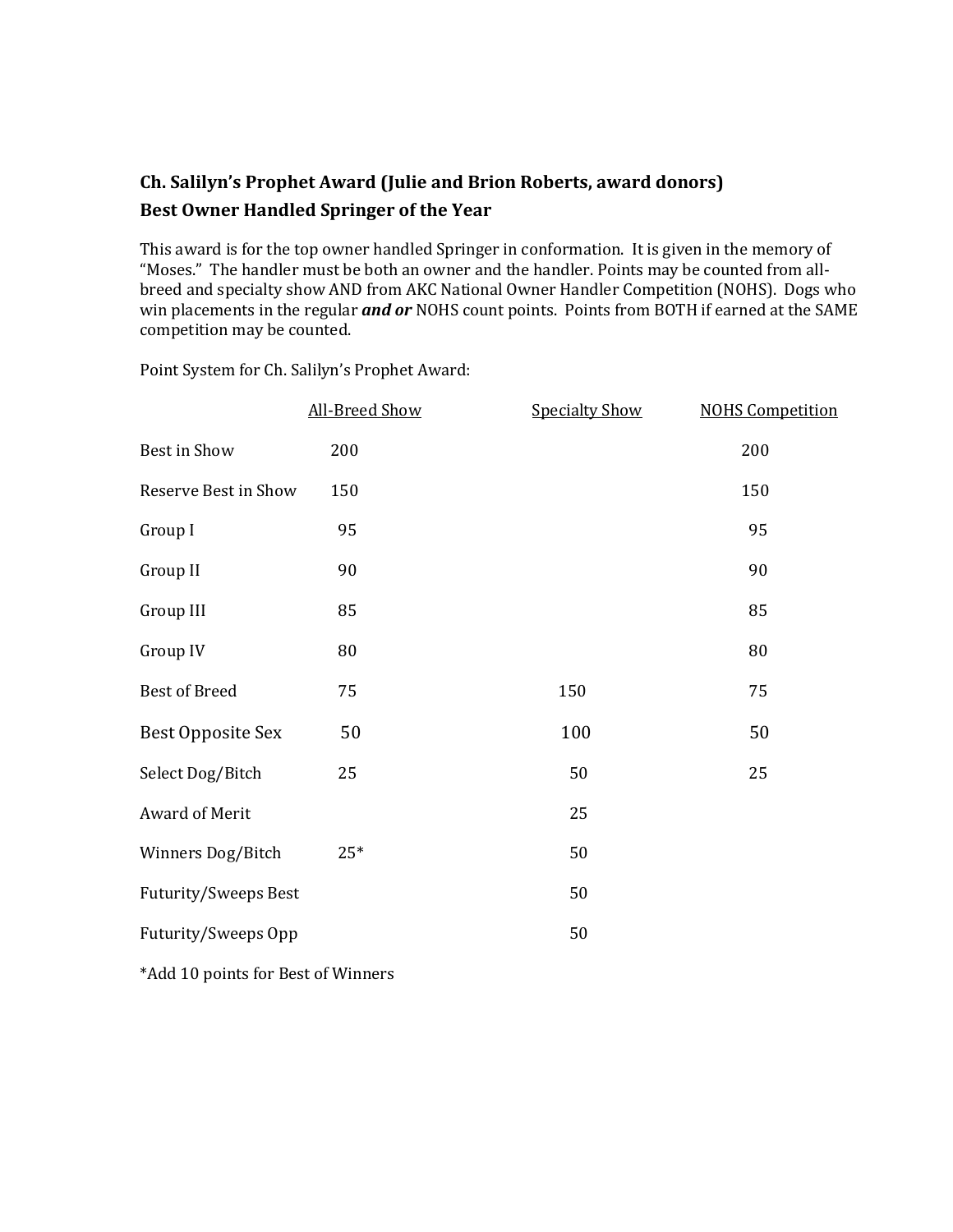# **TCVESSA Agility Springer of the Year (Jack and B.A. Breese, award donors)**

The qualifying dog must be owned/co-owned by, and handled for all eligible points by a club member or a member of the immediate family who is also a club member at the time all qualifying points occurred and a club member for the entire award year. Immediate family refers to parent/child; husband/wife; brother/sister.

- Only AKC Standard and AKC Jumpers with Weaves will be considered in the point system.
- Points accumulate as follow: 10 points for each clean qualifying round, 5 points for nonclean qualifying rounds, then 4 points for  $1<sup>st</sup>$  placement, 3 points for  $2<sup>nd</sup>$  placement, 2 points for 3rd placement, and 1 point for 4th placement.

# **BISS A/C Sprucehaven Under Time CD RA NA NAJ NJP "Charlie" Award (B. A. Breese, award donor) Preferred Agility Springer of the Year**

The qualifying dog must be owned/co-owned by, and handled for all eligible points by a club member or a member of the immediate family who is also a club member at the time all qualifying points occurred and a club member for the entire award year. Immediate family refers to parent/child; husband/wife; brother/sister.

- Only AKC Preferred Standard and AKC Preferred Jumpers with Weaves will be considered in the point system.
- Points accumulate as follow: 10 points for each clean qualifying round, 5 points for nonclean qualifying rounds, then 4 points for  $1<sup>st</sup>$  placement, 3 points for  $2<sup>nd</sup>$  placement, 2 points for 3rd placement, and 1 point for 4th placement.

# **TCVESSA Rally Springer of the Year**

This award is for the Springer with the best total or average qualifying rally obedience scores. The best total or average of three qualifying scores earned during the award year will be used. Scores do not have to be earned from the same class. They must be earned at an AKC licensed rally obedience competition, from any regular class, under at least two different judges. Obtaining an additional score from each owner will break ties. If one owner does not have an additional score, a tie will be declared and both names will be inscribed. However, a fourth score cannot be withheld if it has been earned.

# **TCVESSA Directors' Award for Versatility (Presented by the Board of Directors)**

This award is given to a dog that has earned titles that are a championship title plus a hunting title and a performance title. It shows great versatility for the Springer Spaniel. To qualify, the dog must complete the following:

- 1. One championship title AKC CH MACH, PACH, OTCH FC, NFC or CT Titles
- 2. ESSFTA (parent club) WD or WDX or one of the AKC hunting titles (JH, SH, MH)
- 3. An Obedience title or Tracking title or Agility title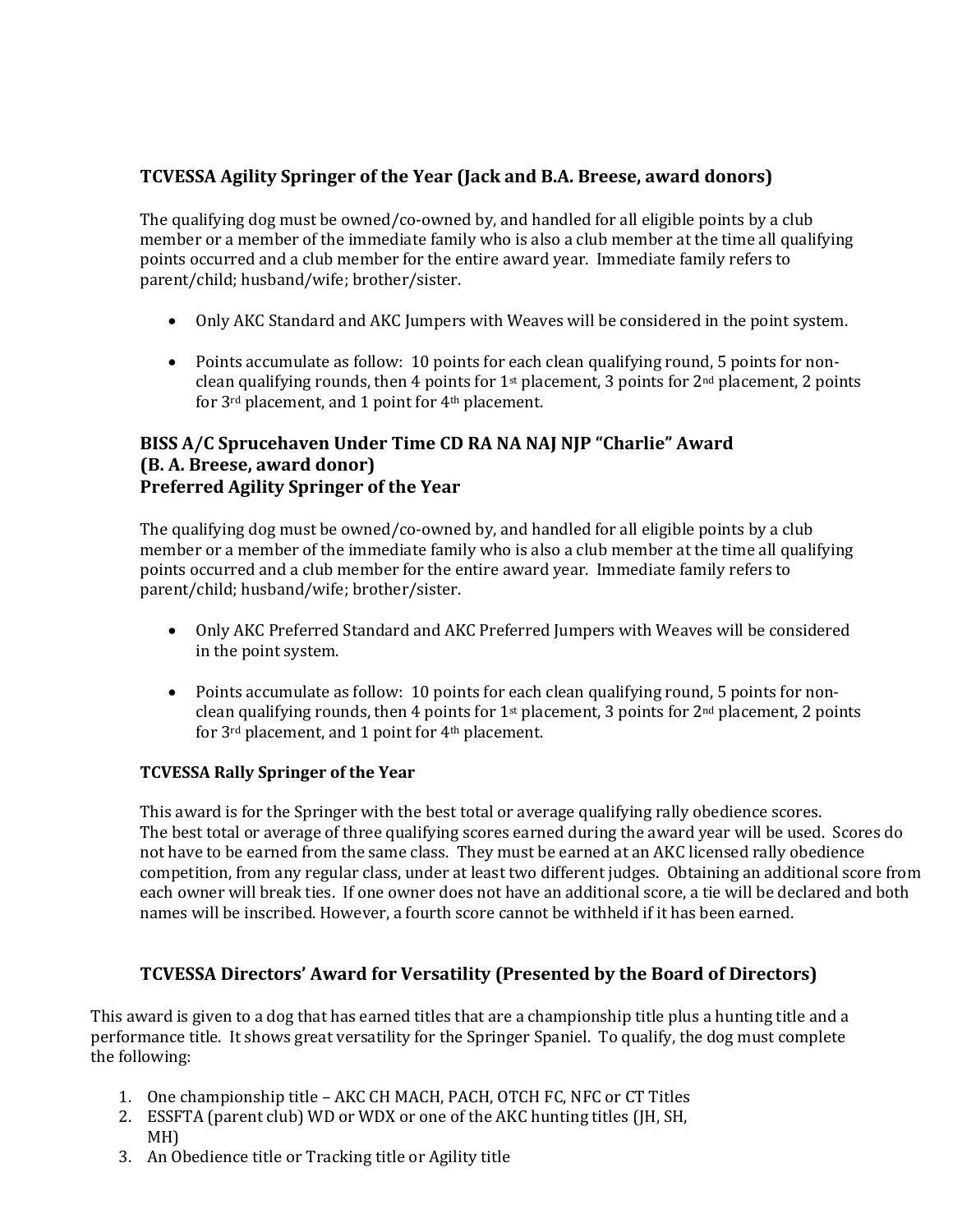# **Versatility Award Continued**

- The dog's titles must be in two different areas in addition to the hunting or working title. For example if the dog has a MACH title, it must also have a hunting title and an obedience tracking title. Since the dog's championship is in agility the dog's other agility titles cannot be used to qualify for the award.
- The recipient owner or co-owner must have been a club member at the time all qualifying scores were earned and a club member for the entire calendar year prior to the awards banquet.
- The dog must be handled to a least one of these titles by the owner or co-owner or a member of either's immediate family.
- The award will be given to the owner or co-owner who handled the dog to the majority of its titles. The Board will make the final determination in case of question.
- Should two or more dogs qualify in the same year, the names of all qualifiers will be inscribed and the award will be shared.
- Any individual dog may be honored only once, and will not re-qualify in subsequent years by obtaining additional degrees or titles.

# **ADDITIONAL TCVESSA ANNUAL AWARDS**

(These achievements receive an award, memento and or certificate)

The following additional TCVESSA Awards include the TCVESSA Ambassador Recognition Award, the T.O.P. Award and Obedience, Rally and Agility Awards. Forms for submitting scores are found at the TCVESSA website, TCVESSA.org. In case of a tie for performance awards, an additional score from each owner will be obtained. If one owner does not have an additional score, a tie will be declared. However, a fourth score cannot be withheld if it has been earned. In case of a close contest the TCVESSA Board may decide to delay presentation of a trophy until all scores are verified through show results.

# **TCVESSA Ambassador Recognition**

Recognition is given for outstanding community service by dog/handler teams. One handler may count time for each dog for which they volunteer service *however* it is the handler hours that count. 30 hours of volunteer service is required for an Ambassador Recognition Award. Those earning less than 30 hours will be recognized at the banquet. Ambassador Recognition Award forms are found at the website.

# **T.O.P. (TCVESSA Outstanding Performance) Award (Presented by the Board of Directors)**

This award is for the dog achieving the most AKC and or ESSFTA (parent club) titles in the award calendar year. This includes awards for which certificates of title have been received as well as titles recognized by the AKC in the AKC Title Recognition Program. Please refer to the Title Recognition Guidelines for an explanation of these titles. Copies of all AKC Title Certificates both regular and those in the Title Recognition Program for which titles were acquired must be sent to the Award Chairperson for this award.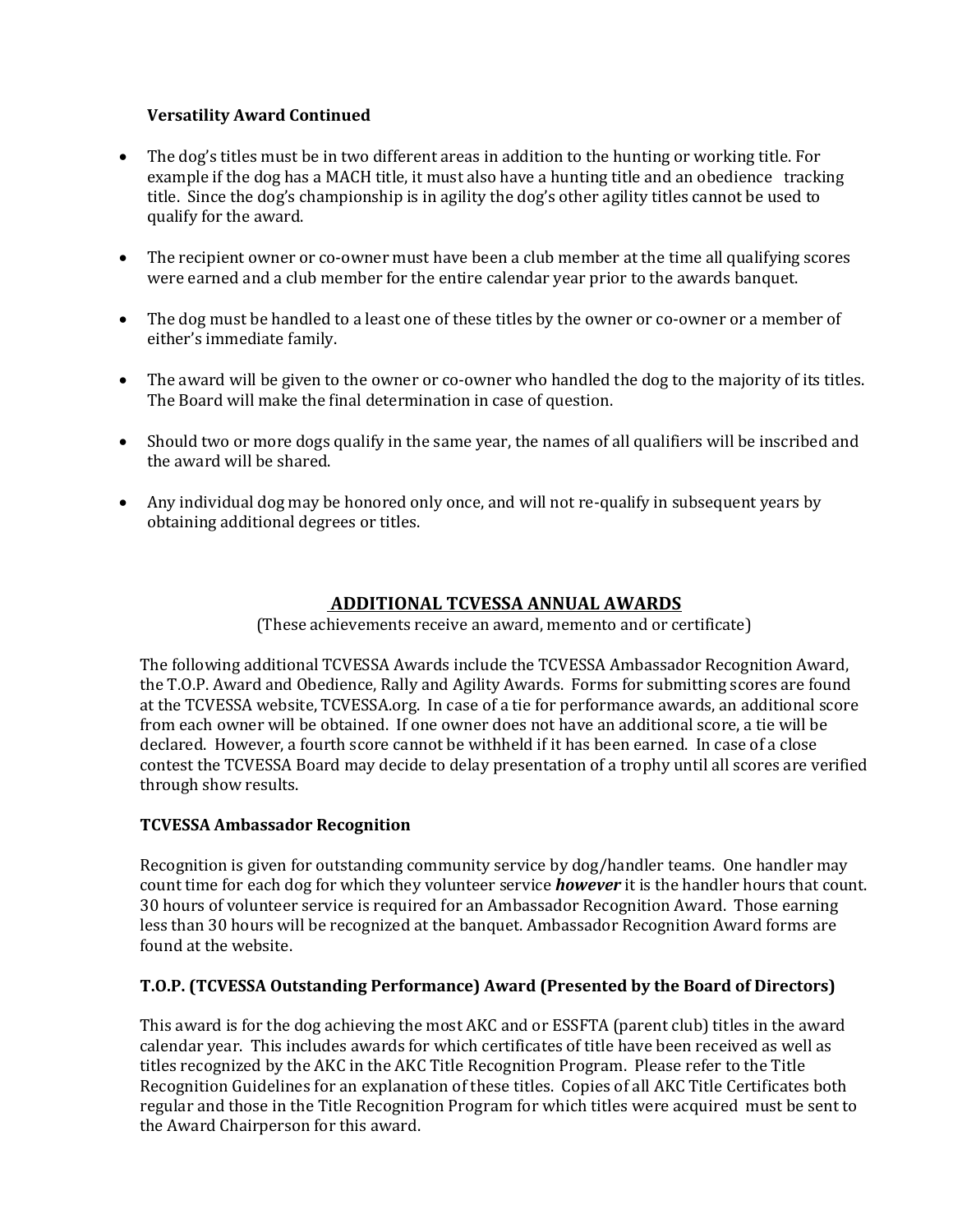#### **Additional Obedience Awards**

There must be at least 2 different judges for all these awards. Ties will be broken with an additional score. If there is no additional score, the tie will remain a tie.

#### **CD SPRINGER OF THE YEAR**

The total of the three title legs will be counted for this award. Scores can come from Novice A or B Classes.

#### **CDX SPRINGER OF THE YEAR**

The total of the three title leg score will be counted. Scores can come from the Open A or B Class or from a combination of scores from both classes.

#### **UD SPRINGER OF THE YEAR**

The total of the three title leg scores will be counted. Scores may come from the A or B Class or from a combination of scores from both classes.

#### **UDX SPRINGER OF THE YEAR**

The average scores of the top three UDX legs earned during the award year will be counted.

# **Additional Rally Obedience Awards**

There must be at least 2 different judges for all of these awards.

Ties will be broken with an additional score. If there is no additional score, the tie will remain a tie.

#### **RN SPRINGER OF THE YEAR**

The total of the three title leg scores from the rally novice class will be counted. Scores can come from the Novice A or B Classes.

#### **RA SPRINGER OF THE YEAR**

The three title leg scores from the rally-advanced class will be counted. Scores can come from the Advanced A or B Classes or from a combination of scores from both classes.

#### **RE SPRINGER OF THE YEAR**

The three title leg scores from the rally excellent classes will be counted. Scores can come from the Excellent A or B Class or from a combination of scores from both classes.

#### **RAE SPRINGER OF THE YEAR**

The average scores of the top three RAE legs earned during the award year will be counted.

#### **RM SPRINGER OF THE YEAR**

The average scores of the top three Rally Master legs earned during the award year will be counted.